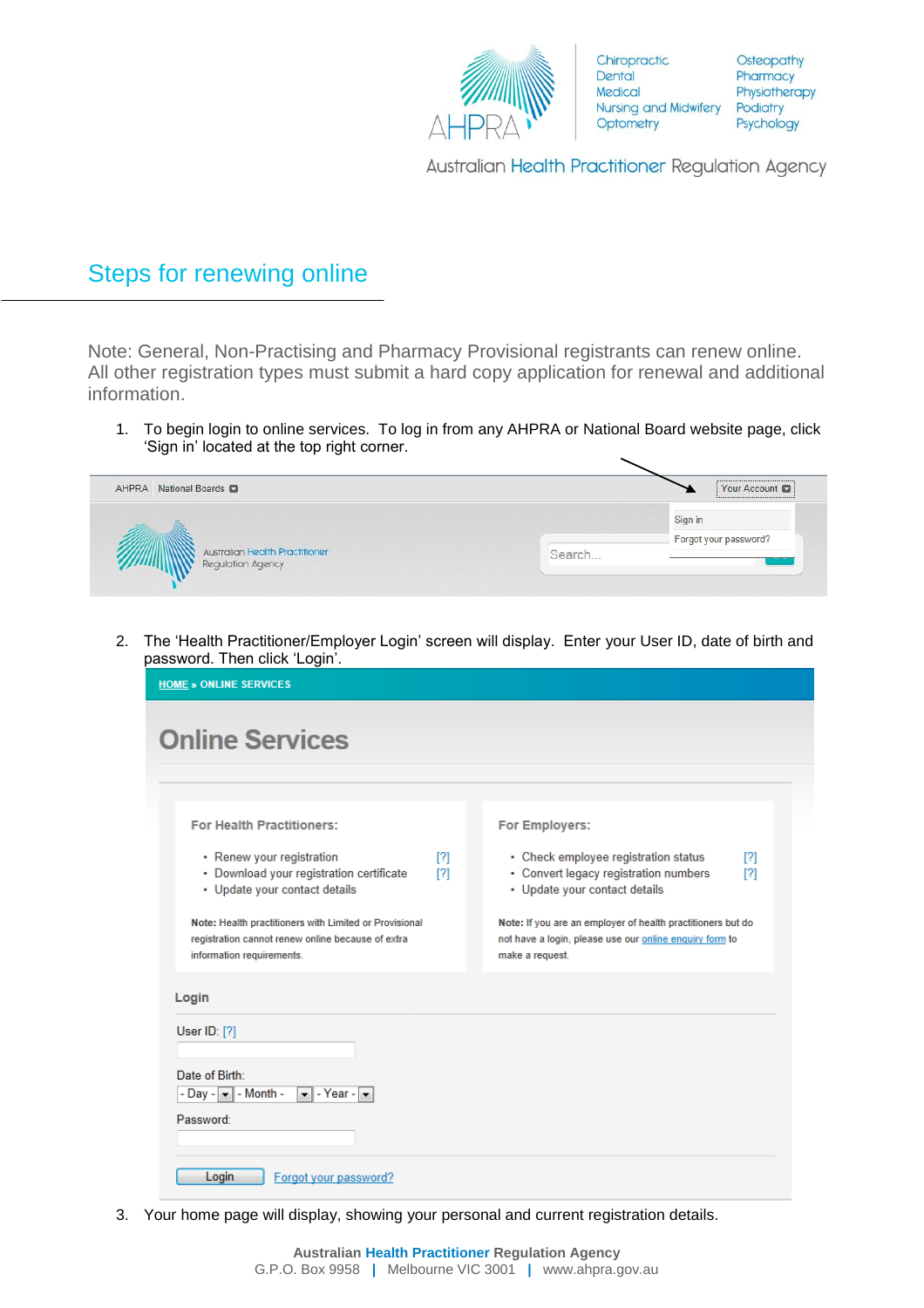Click 'Renew Registration' from either the left or right column.

| <b>HOME » REGISTRATION » PRACTITIONER SERVICES » PRACTITIONER HOME</b>     |                                                                              |                                                       |                                                                                                       |
|----------------------------------------------------------------------------|------------------------------------------------------------------------------|-------------------------------------------------------|-------------------------------------------------------------------------------------------------------|
| <b>Practitioner Home</b>                                                   |                                                                              |                                                       |                                                                                                       |
| IN REGISTRATION:<br><b>Registers of Practitioners</b>                      | Last successful log in: 28/11/2011 15:55                                     |                                                       | <b>Online Services</b><br><b>Public</b><br><b>Register of Practitioners</b><br><b>Secure Services</b> |
| <b>Registration Process</b><br><b>Registration Standards</b>               | <b>Your Details</b>                                                          |                                                       | <b>Renew Registration</b><br><b>Amend Contact Details</b><br><b>Change Password</b>                   |
| <b>Practitioner Services</b>                                               | Title:<br>Family Name:                                                       | Title, name and                                       |                                                                                                       |
| <b>Practitioner Home</b><br><b>Update Contact Details</b>                  | Given Name:<br>Middle Name:                                                  | <b>HPI-I number will</b><br>appear here               |                                                                                                       |
| <b>Renew Registration</b>                                                  | HPI-I:                                                                       |                                                       |                                                                                                       |
| <b>Certificate of Registration Status</b><br><b>Check Own Registration</b> |                                                                              | Your Registration Details as at 28/11/2011 3:55:35 PM |                                                                                                       |
| <b>Employer Services</b>                                                   | <b>Registration Number:</b><br><b>Registration Status:</b>                   |                                                       |                                                                                                       |
| <b>Other Health Regulation Agencies</b>                                    | Profession:                                                                  |                                                       |                                                                                                       |
| <b>Graduate Applications</b><br><b>Student Registrations</b>               | Division:<br><b>Registration Type:</b>                                       | <b>Your current</b><br>registration                   |                                                                                                       |
| <b>Provisional to General Information</b>                                  | Endorsements:<br>Conditions:                                                 | summary will<br>appear here                           |                                                                                                       |
|                                                                            | Undertakings:<br>Reprimands:<br>Current registration expiry date:            |                                                       |                                                                                                       |
|                                                                            | Apply for registered nurse registration<br>Download registration certificate |                                                       |                                                                                                       |

## 4. The 'Select Application' screen will display.

### **Select Application**

A renewal application allows you to renew a registration or 'opt to not renew' — that is advise AHPRA that you do not wish to renew one or more of your current registrations

A renewal application must be submitted for each profession. If you are registered in multiple professions, you need to<br>submit an application for each profession. The exception is for Nurses and Midwives registered in both

#### **Provisional registration holders**

If you hold a provisional registration and wish to apply for general registration, do not renew on this page. Instead,<br>apply for general registration - return to <u>Practitioner Home,</u> locate you provisional registration rec

#### Enrolled Nurses wishing to register as a Registered Nurse

If you are an Enrolled Nurse and wish to apply for registration as a Registered Nurse, do not renew on this page Instead, apply for registered nurse registration - return to Practitioner Home, locate your Enrolled Nurse registration<br>record and select 'Apply for registered nurse registration'.

#### **Renewal Steps**

#### Renew a registration

For each registration that you renew:

- 1. Check your contact details and update if necessary
- 

2. Answer all mandatory disclosure questions<br>
2. Answer all mandatory disclosure questions<br>
3. Complete the workforce survey<br>
4. Select a payment option. Credit card, debit card, and BPAY payments are accepted.

#### Opt to not renew a registration

For each registration that you opt to not renew:

1. Confirm your decision to advise AHPRA that you do not wish to renew. Note: Your registration will remain active until its expiry date. You will no longer receive renewal reminders.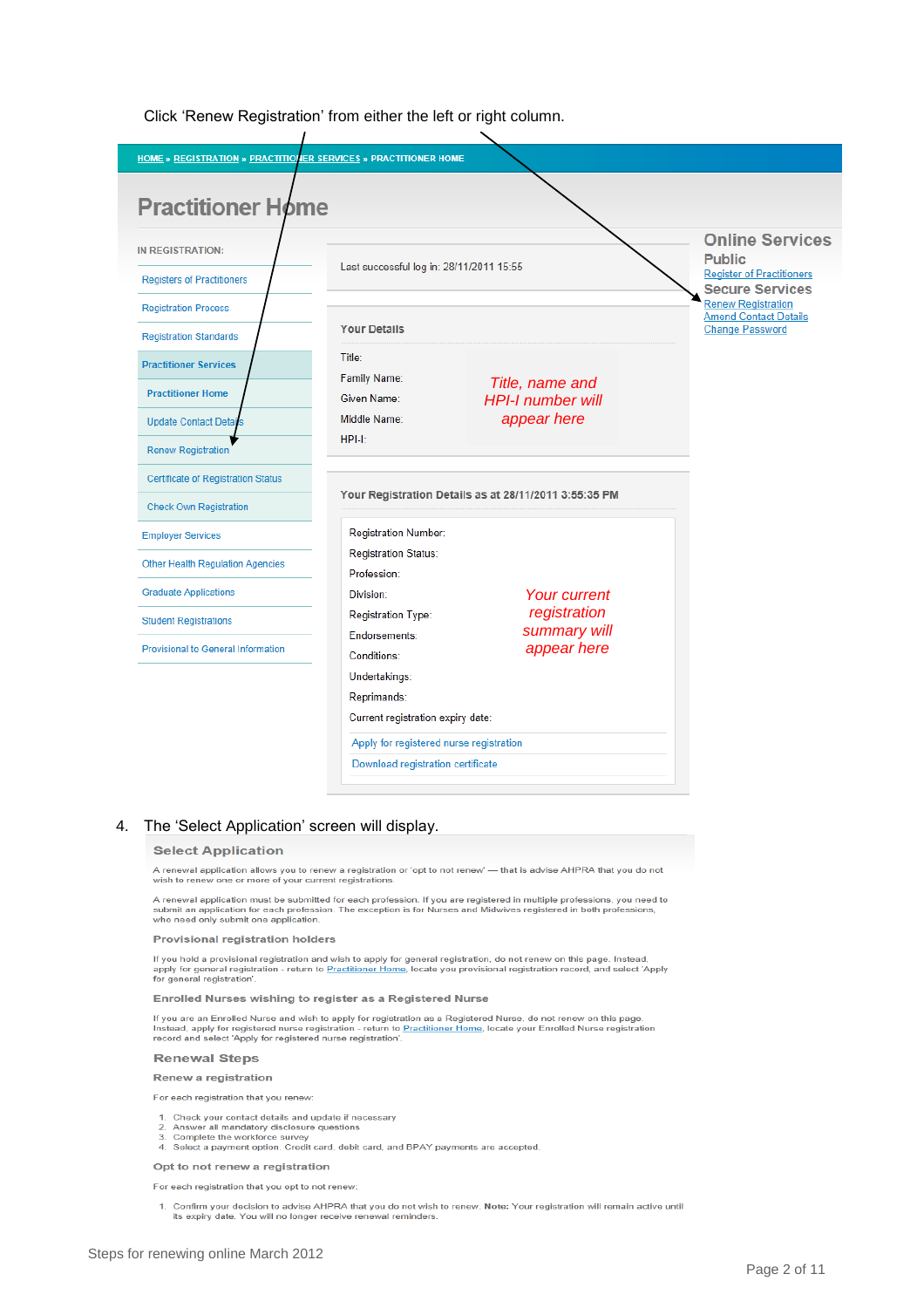- 5. Information relating to your renewal is displayed below the Renew Registration: Select Application.
- 6. Click on the button 'Apply to renew' to or 'Opt to not renew' for each registration to begin, then click 'Next'. Note: If you click 'Cancel' at any point past this page no details of your application will be saved. You must complete your application for registration renewal in the one session.

| Nursing and Midwifery Board of Australia |                              |                                                                   |  |
|------------------------------------------|------------------------------|-------------------------------------------------------------------|--|
| Nurse - Registered Nurse (Division 1)    | Your current<br>registration | Action:* <sup>@</sup> Apply to renew [?]<br>©Opt to not renew [?] |  |
| <b>Midwife</b>                           | summary will<br>appear here  | Action:* OApply to renew [?]<br>Opt to not renew [?]              |  |
|                                          |                              | Next »                                                            |  |

7. If you 'Opt to not renew' a confirmation screen will appear asking for confirmation that you do not wish to renew the selected registration. If you tick the check box and click 'Next', your registration will expire following the registration lapsed date and you will no longer receive any further renewal reminders. This will be the end of the online application.

| <b>Registration details</b>                                                                                                                                                                                                                                                                                                |                                                                                                                                                                                                                                                                                                                                                             |
|----------------------------------------------------------------------------------------------------------------------------------------------------------------------------------------------------------------------------------------------------------------------------------------------------------------------------|-------------------------------------------------------------------------------------------------------------------------------------------------------------------------------------------------------------------------------------------------------------------------------------------------------------------------------------------------------------|
| <b>Registration Number:</b>                                                                                                                                                                                                                                                                                                |                                                                                                                                                                                                                                                                                                                                                             |
| <b>Registration Status:</b>                                                                                                                                                                                                                                                                                                |                                                                                                                                                                                                                                                                                                                                                             |
| Registration Expiry Date:                                                                                                                                                                                                                                                                                                  |                                                                                                                                                                                                                                                                                                                                                             |
| Profession:                                                                                                                                                                                                                                                                                                                |                                                                                                                                                                                                                                                                                                                                                             |
| Divisions:                                                                                                                                                                                                                                                                                                                 | Your current                                                                                                                                                                                                                                                                                                                                                |
| <b>Registration Type:</b>                                                                                                                                                                                                                                                                                                  | registration summary                                                                                                                                                                                                                                                                                                                                        |
| Endorsements:                                                                                                                                                                                                                                                                                                              | will appear here                                                                                                                                                                                                                                                                                                                                            |
| Conditions:                                                                                                                                                                                                                                                                                                                |                                                                                                                                                                                                                                                                                                                                                             |
| Undertakings:                                                                                                                                                                                                                                                                                                              |                                                                                                                                                                                                                                                                                                                                                             |
| Notations:                                                                                                                                                                                                                                                                                                                 |                                                                                                                                                                                                                                                                                                                                                             |
|                                                                                                                                                                                                                                                                                                                            |                                                                                                                                                                                                                                                                                                                                                             |
| Reprimands:                                                                                                                                                                                                                                                                                                                | If you wish to apply for non-practising registration, complete an application for non-practising registration which is<br>available on our website. If you select to not renew your registration and send in an application for non-practising                                                                                                              |
|                                                                                                                                                                                                                                                                                                                            |                                                                                                                                                                                                                                                                                                                                                             |
|                                                                                                                                                                                                                                                                                                                            |                                                                                                                                                                                                                                                                                                                                                             |
| Australia after the registration lapsed date.<br>specific type of registration will also expire.                                                                                                                                                                                                                           | · understand that by not renewing your registration you will no longer be able to practise the profession in<br>• understand that once your registration expires any endorsements, notations and conditions related to the                                                                                                                                  |
|                                                                                                                                                                                                                                                                                                                            |                                                                                                                                                                                                                                                                                                                                                             |
|                                                                                                                                                                                                                                                                                                                            | registration before the last day you are eligible to apply for renewal, your non-practising registration application will<br>If you wish to cancel this request to advise AHPRA you do not wish to renew your registration, select Cancel below<br>If you change your mind following the completion of this form, please contact AHPRA to request a renewal |
| You have opted to not renew the registration detailed above<br>be processed rather than the request to not renew your registration.<br>By ticking the box below, you are acknowledging that you:<br>to start the renewal application again.<br>application form to be sent to you.<br>online application will be complete. | Once you select Next you will continue the renewal process, or if this is your only registration due for renewal your                                                                                                                                                                                                                                       |

**Select Application**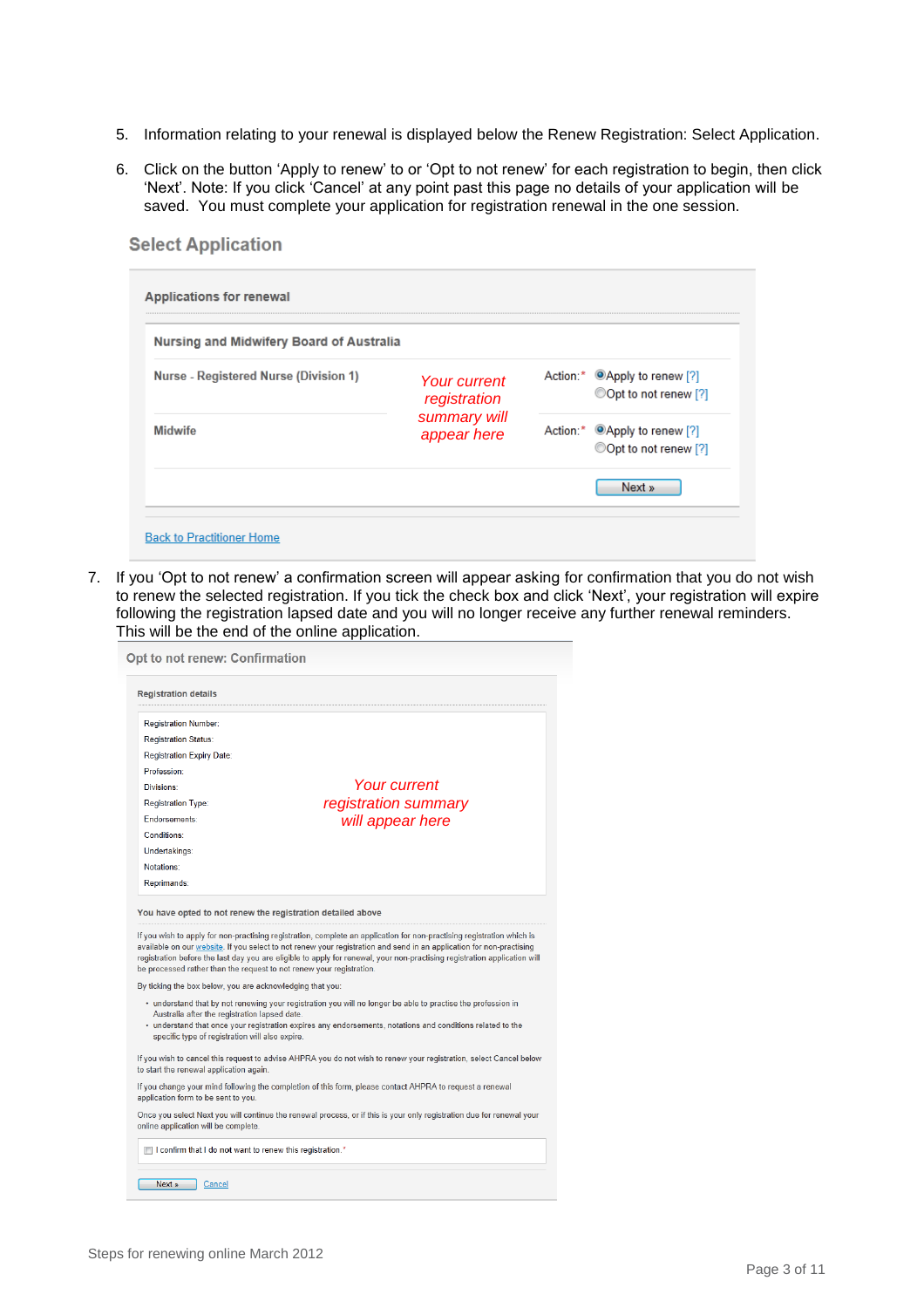8. If you select to 'Apply to renew' please check and update your contact details if necessary.

Please provide complete and accurate address details, mobile phone number and email address to ensure AHPRA can contact you.

If the details are complete, scroll down to the bottom of the page and click 'Next'.

| <b>RENEWAL STEPS</b>         | <b>Contact Details</b>                                                                                                                                                                                                                                                                                                                                                                                                                                                                                                                                     |
|------------------------------|------------------------------------------------------------------------------------------------------------------------------------------------------------------------------------------------------------------------------------------------------------------------------------------------------------------------------------------------------------------------------------------------------------------------------------------------------------------------------------------------------------------------------------------------------------|
| <b>Select Application</b>    |                                                                                                                                                                                                                                                                                                                                                                                                                                                                                                                                                            |
| <b>Contact Details</b>       | Languages                                                                                                                                                                                                                                                                                                                                                                                                                                                                                                                                                  |
| <b>Mandatory Disclosures</b> | Language spoken (other than English):<br><b>African Languages</b><br>$\blacktriangle$                                                                                                                                                                                                                                                                                                                                                                                                                                                                      |
| <b>Workforce Survey</b>      | $\equiv$<br>Afrikaans<br>Albanian<br>$\mathcal{D}$<br>Arabic                                                                                                                                                                                                                                                                                                                                                                                                                                                                                               |
| <b>Summary of Renewal</b>    | Armenian                                                                                                                                                                                                                                                                                                                                                                                                                                                                                                                                                   |
| Payment                      | <b>Email contact</b>                                                                                                                                                                                                                                                                                                                                                                                                                                                                                                                                       |
| Complete                     | Email address:                                                                                                                                                                                                                                                                                                                                                                                                                                                                                                                                             |
|                              | environment by reducing the amount of paper used for printing. One way that we are doing this is by using email<br>to deliver registration renewal notices. However, some formal correspondence will be sent by post.<br>Send my registration renewal notices to this email address and not via post<br><b>Telephone contacts</b><br>Please enter at least one telephone number below.*<br>Work telephone: (?)<br>Australia<br>$\blacktriangledown$<br>Home telephone: (?)<br>Australia<br>$\blacktriangledown$<br>Mobile telephone: (?)<br>Australia<br>۰ |

To change the address of your principle place of practice, click 'Change' under 'Principle place of practice address'.

To change the address for correspondence, click 'Change' under 'Mailing address' if you have one specified.

| public reaister.                                                                      | Please provide your principal place of practice address below. Principal place of practice, for a registered health<br>practitioner, means the address declared by the practitioner to be the address at which the practitioner is<br>predominantly practising the profession; or if the practitioner is not practising the profession or is not practising<br>the profession predominantly at one address, that is the practitioner's principal place of residence. Please note<br>that the state/province, country, and postcode of your principal place of practice address will be displayed on the |
|---------------------------------------------------------------------------------------|---------------------------------------------------------------------------------------------------------------------------------------------------------------------------------------------------------------------------------------------------------------------------------------------------------------------------------------------------------------------------------------------------------------------------------------------------------------------------------------------------------------------------------------------------------------------------------------------------------|
| Your current<br>address will                                                          |                                                                                                                                                                                                                                                                                                                                                                                                                                                                                                                                                                                                         |
| appear here                                                                           |                                                                                                                                                                                                                                                                                                                                                                                                                                                                                                                                                                                                         |
|                                                                                       |                                                                                                                                                                                                                                                                                                                                                                                                                                                                                                                                                                                                         |
|                                                                                       |                                                                                                                                                                                                                                                                                                                                                                                                                                                                                                                                                                                                         |
| Mailing address*<br>Send all formal correspondence to:<br>©A specific mailing address |                                                                                                                                                                                                                                                                                                                                                                                                                                                                                                                                                                                                         |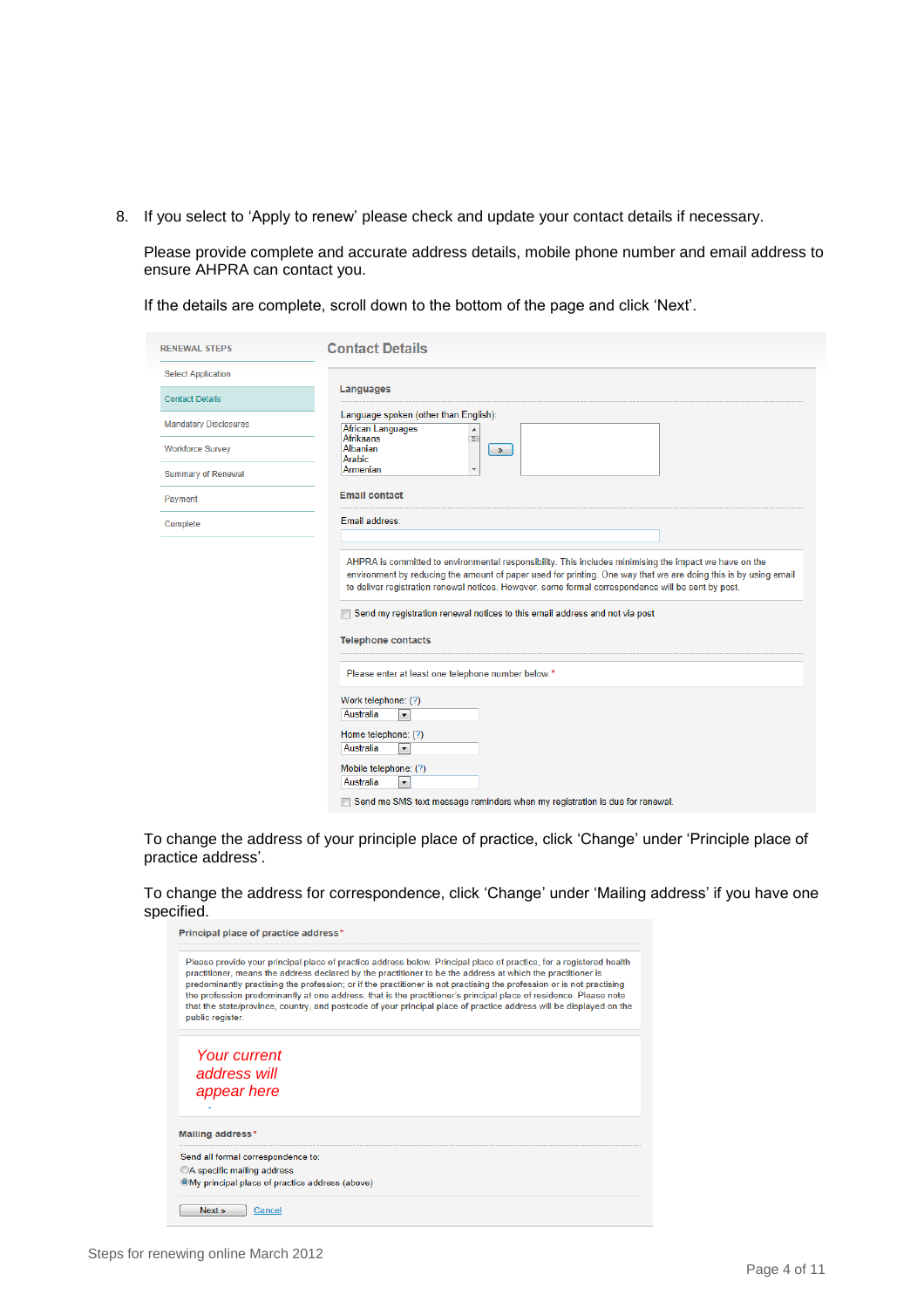Once you have entered your address details the system will automatically display a list of possible matches from which you can select your address. Highlight your address from the list provided and click 'Accept'. You will then see that the address has been updated to your new address. If your address is not displayed click the link 'enter your address manually' to manually type in your address.

Principal place of practice address\*

Please provide your principal place of practice address below. Principal place of practice, for a registered health practitioner, means the address declared by the practitioner to be the address at which the practitioner is predominantly practising the profession; or if the practitioner is not practising the profession or is not practising the profession predominantly at one address, that is the practitioner's principal place of residence. Please note that the state/province, country, and postcode of your principal place of practice address will be displayed on the public register.

Search for your address:

| 111 bourke street                                                                                                                                                                                                                                                                                                                         |        |
|-------------------------------------------------------------------------------------------------------------------------------------------------------------------------------------------------------------------------------------------------------------------------------------------------------------------------------------------|--------|
| 111 Bourke Street, CARRINGTON NSW 2294<br>111 Bourke Street. DUBBO NSW 2830<br>111 Bourke Street. GLEN INNES NSW 2370<br>111 Bourke Street, MAITLAND NSW 2320<br>111 Bourke Street. MOUNT AUSTIN NSW 2650<br>111-129 Bourke Street, MELBOURNE VIC 3000<br>111 Bourke Street, LEEDERVILLE WA 6007<br>111 Bourke Street, PICCADILLY WA 6430 | ▴<br>Ξ |
| 111 Burke Street, WARRAGUL VIC 3820<br>Barton Court, Unit 1 11 Bourke Street, BARTON ACT 2600<br>Accept<br>Note: If a suitable match is not returned, or your wish to enter an overseas address, please enter your address<br>manually.                                                                                                   |        |
|                                                                                                                                                                                                                                                                                                                                           |        |
| Mailing address*<br>Send all formal correspondence to:                                                                                                                                                                                                                                                                                    |        |
| ©A specific mailing address                                                                                                                                                                                                                                                                                                               |        |

Click 'Next' to continue to the next page of the application.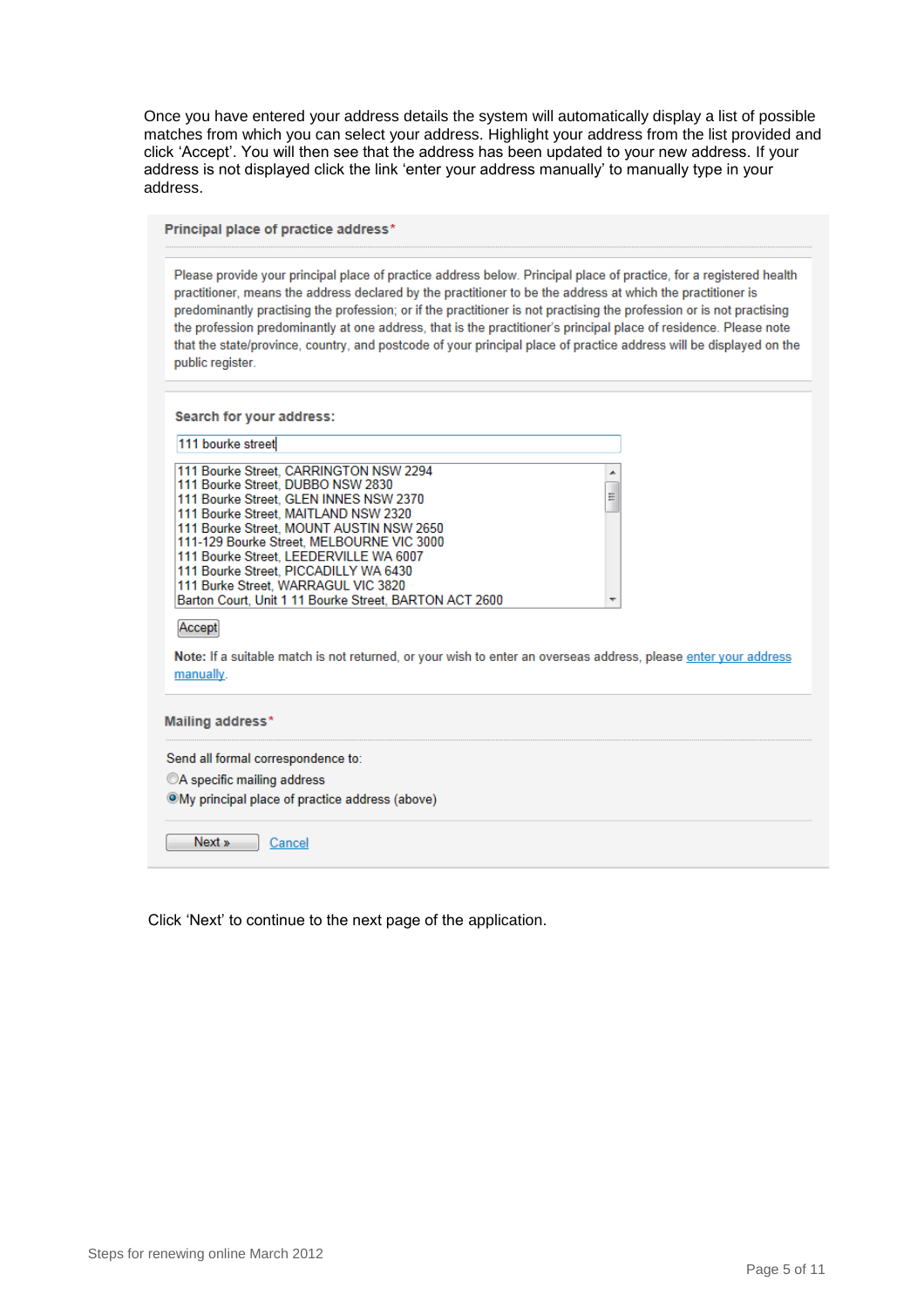## 9. The 'Mandatory Disclosures' screen will display. All questions must be answered.

| <b>RENEWAL STEPS</b>         | <b>Mandatory Disclosures</b>                                                                                                                                                                                                                                                                                                                                                                                                                                                                                                                                                                                                                                                                                                                                                                                                                                                                                                                             |
|------------------------------|----------------------------------------------------------------------------------------------------------------------------------------------------------------------------------------------------------------------------------------------------------------------------------------------------------------------------------------------------------------------------------------------------------------------------------------------------------------------------------------------------------------------------------------------------------------------------------------------------------------------------------------------------------------------------------------------------------------------------------------------------------------------------------------------------------------------------------------------------------------------------------------------------------------------------------------------------------|
| <b>Select Application</b>    |                                                                                                                                                                                                                                                                                                                                                                                                                                                                                                                                                                                                                                                                                                                                                                                                                                                                                                                                                          |
| <b>Contact Details</b>       | <b>Nurse - Enrolled Nurse (Division 2)</b>                                                                                                                                                                                                                                                                                                                                                                                                                                                                                                                                                                                                                                                                                                                                                                                                                                                                                                               |
| <b>Mandatory Disclosures</b> | During your preceding period of registration, has there been any changes to your criminal history that you have not<br>declared to AHPRA?*                                                                                                                                                                                                                                                                                                                                                                                                                                                                                                                                                                                                                                                                                                                                                                                                               |
| <b>Workforce Survey</b>      | Criminal history includes the following, whether in Australia or overseas, at any time:                                                                                                                                                                                                                                                                                                                                                                                                                                                                                                                                                                                                                                                                                                                                                                                                                                                                  |
| <b>Summary of Renewal</b>    | • every conviction of a person for an offence                                                                                                                                                                                                                                                                                                                                                                                                                                                                                                                                                                                                                                                                                                                                                                                                                                                                                                            |
| Payment                      | • every plea of guilty or finding of guilt by a court of the person for an offence, whether or not a conviction is<br>recorded for the offence                                                                                                                                                                                                                                                                                                                                                                                                                                                                                                                                                                                                                                                                                                                                                                                                           |
| Complete                     | • every charge made against the person for an offence.                                                                                                                                                                                                                                                                                                                                                                                                                                                                                                                                                                                                                                                                                                                                                                                                                                                                                                   |
|                              | Under the National Law, spent convictions legislation does not apply to criminal history disclosure requirements.<br>Therefore, you must disclose your complete criminal history as detailed above, irrespective of the time that has<br>lapsed since the charge was laid or the finding of guilt was made.<br>The Board will decide whether a health practitioner's criminal history is relevant to the practice of the profession.                                                                                                                                                                                                                                                                                                                                                                                                                                                                                                                     |
|                              | For more information, view the full registration standard online at                                                                                                                                                                                                                                                                                                                                                                                                                                                                                                                                                                                                                                                                                                                                                                                                                                                                                      |
|                              | www.nursingmidwiferyboard.gov.au/Registration-Standards.aspx                                                                                                                                                                                                                                                                                                                                                                                                                                                                                                                                                                                                                                                                                                                                                                                                                                                                                             |
|                              | $•$ No<br>Do you have any criminal history that you have not disclosed to AHPRA (other than that disclosed in the question<br>above)?*                                                                                                                                                                                                                                                                                                                                                                                                                                                                                                                                                                                                                                                                                                                                                                                                                   |
|                              | In order for the Board to assess your suitability for registration, you must disclose your full criminal history. If you<br>have any criminal histroy which you have not disclosed to AHPRA, please answer 'Yes' to this question and<br>provide details.                                                                                                                                                                                                                                                                                                                                                                                                                                                                                                                                                                                                                                                                                                |
|                              | <b>OYes</b><br>ONo                                                                                                                                                                                                                                                                                                                                                                                                                                                                                                                                                                                                                                                                                                                                                                                                                                                                                                                                       |
|                              | Do you meet the Board's recency of practice requirements?*                                                                                                                                                                                                                                                                                                                                                                                                                                                                                                                                                                                                                                                                                                                                                                                                                                                                                               |
|                              | Practice: means any role, whether remunerated or not, in which you use your skills and knowledge as a health<br>practitioner in your profession. Practice is not restricted to the provision of direct clinical care. It also includes<br>using professional knowledge in a direct non-clinical relationship with clients, working in management,<br>administration, education, research, advisory, regulatory or policy development roles and any other roles that<br>impact on safe, effective delivery of services in the profession.                                                                                                                                                                                                                                                                                                                                                                                                                 |
|                              | Recency of Practice: To ensure that you are able to practice competently and safely, you must have recent<br>practice in the field in which you intend to work during the period of registration for which you are applying. The<br>specific requirements for recency depend on the field of your practice, your level of experience and the length of<br>absence from the field. If you propose to change your field of practice, the Board will consider whether your<br>peers would view the change as a normal extension or variation within a field of practice, or a change that would<br>require specific training and demonstration of competence. Practitioners who are unable to meet the recency of<br>practice requirements will be required to submit a plan for re-entry to practice for the Board's consideration and<br>may be required to complete specific education. For more information, view the full registration standard online |

Note: If something needs to be disclosed for a question, you will be asked to provide details in the space provided. Details must be provided so that the renewal can be completed online but your disclosures will need to be assessed by AHPRA before your renewal is finalised.

| Have you previously disclosed to AHPRA all known complaints made about you to: a registration authority; or<br>another entity having functions relating to professional services provided by health practitioners or the regulation of<br>health practitioners (in Australia or elsewhere)? If you are not aware of any complaints made about you please<br>select N/A.* |
|--------------------------------------------------------------------------------------------------------------------------------------------------------------------------------------------------------------------------------------------------------------------------------------------------------------------------------------------------------------------------|
| Complaints' refer to matters other than those made since 1 July 2010, under the National Law and already<br>reported to AHPRA.                                                                                                                                                                                                                                           |
| <b>OYes</b>                                                                                                                                                                                                                                                                                                                                                              |
| <b>ONo</b>                                                                                                                                                                                                                                                                                                                                                               |
| ON/A                                                                                                                                                                                                                                                                                                                                                                     |
| Next »<br>Cancel                                                                                                                                                                                                                                                                                                                                                         |

Click 'Next' at the bottom of the page to continue once all questions have been completed.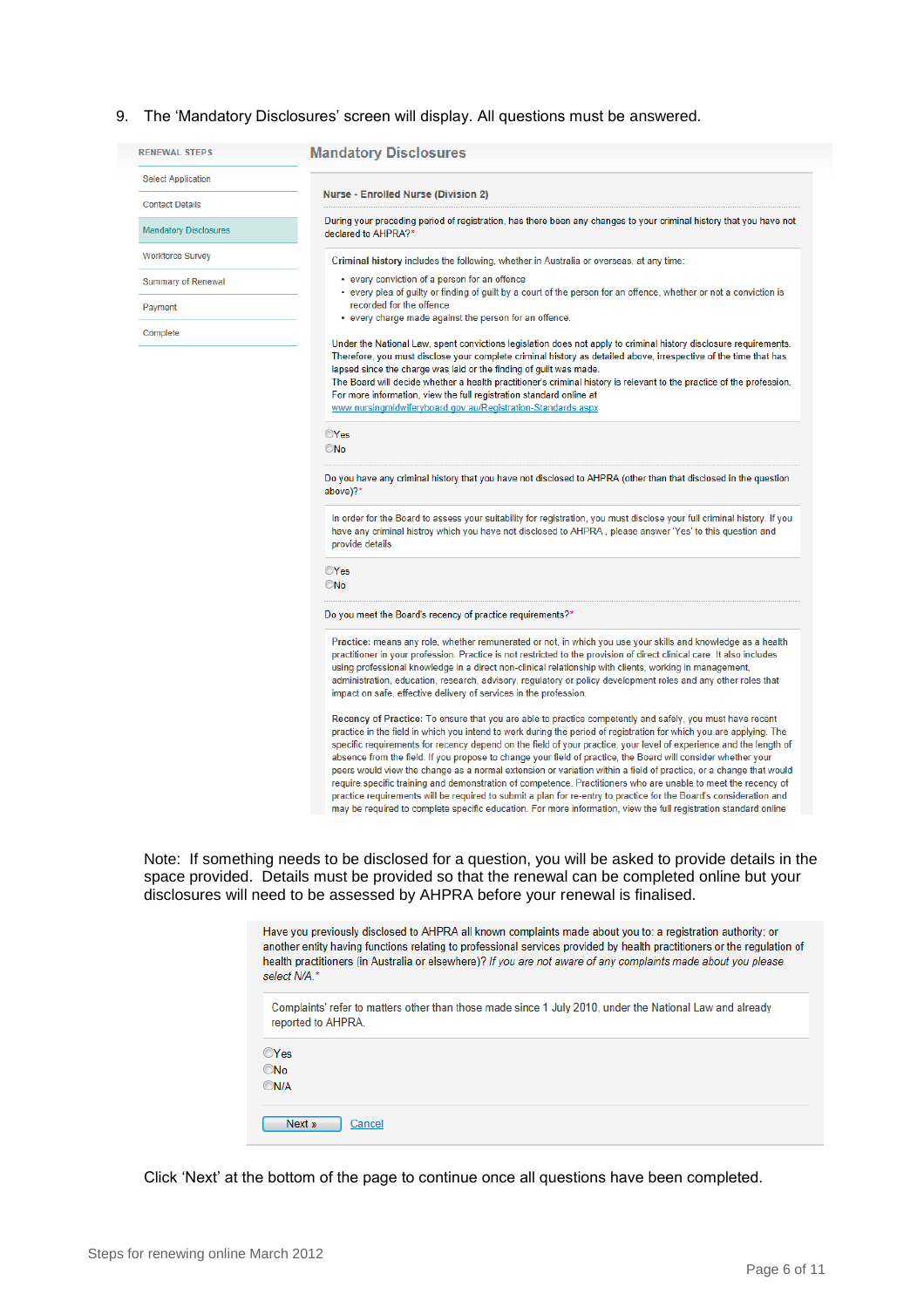## 10. The 'Workforce Survey' screen will display.

| <b>RENEWAL STEPS</b>         | <b>Workforce Survey</b>                                               |
|------------------------------|-----------------------------------------------------------------------|
| <b>Select Application</b>    |                                                                       |
| <b>Contact Details</b>       | <b>Workforce Survey Questions</b>                                     |
| <b>Mandatory Disclosures</b> |                                                                       |
| <b>Workforce Survey</b>      |                                                                       |
| <b>Summary of Renewal</b>    | <b>Question 1:</b>                                                    |
| Payment                      | Are you of Aboriginal or Torres Strait Islander origin?               |
| Complete                     | $•$ No<br><b>Yes Aboriginal</b><br><b>OYes Torres Strait Islander</b> |

©Both Aboriginal and Torres Strait Islander

## Question 2:

If you are a Temporary Resident, please supply your visa category number (your 3- or 4-digit visa category number is printed on your visa):

## Question 3:

Working in nursing covers clinical practice, research, administration or teaching. Which of the following statements best describes your working status last week?

©Working in nursing in Australia (including on leave for less than three months). GO TO Question 6. ©Working in nursing in Australia but currently on leave for three months or more. GO TO Question 6. ©Not working in nursing in Australia. GO TO Question 4.

## Question 4:

Why were you not working in nursing in Australia last week?

©Working in nursing overseas. GO TO Question 5.

©Working, but not in nursing. GO TO Question 5.

©Not working in paid employment at all. GO TO Question 5.

©Retired from regular work. Thank you, no further workforce survey questions - please press the Next button.

## Question 5:

LAST WEEK, did you take active steps to look for work in nursing in Australia (either full-time or part-time)? (Looking for work includes applying for work, enquiring about a job, answering an advertisement, registering with an employment agency, advertising for work, or contacting people about a job) ©No. Thank you, no further workforce survey questions - please press the Next button. CYes. Thank you, no further workforce survey questions - please press the Next button.

Question 6: For questions 6 -11, if you were on leave last week, answer for a typical week. Enter whole h

I ART WEEK how many hours did you work in nursing in Clinical roles?

Note that is it not mandatory to complete the Workforce Survey.

Click 'Next' to continue.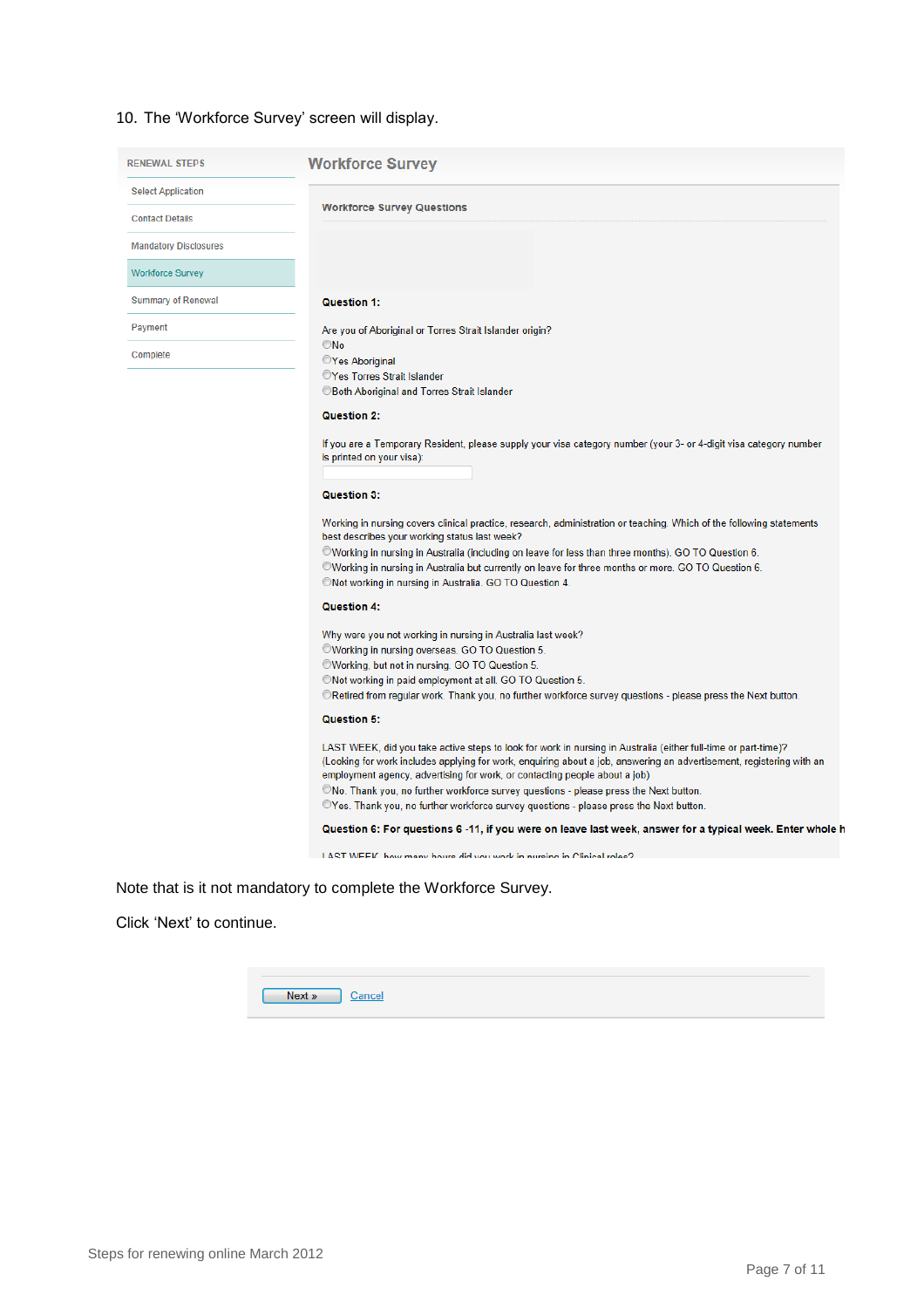## 11. The 'Renewal Summary' screen will display please verify all the details that you have provided. Click 'Next' to continue to the next screen to make your payment.

| <b>RENEWAL STEPS</b>         | <b>Summary of Renewal</b>                                                                                                                    |                                                             |
|------------------------------|----------------------------------------------------------------------------------------------------------------------------------------------|-------------------------------------------------------------|
| <b>Select Application</b>    | <b>Application summary</b>                                                                                                                   |                                                             |
| <b>Contact Details</b>       |                                                                                                                                              |                                                             |
| <b>Mandatory Disclosures</b> | <b>Registration details: To be renewed</b>                                                                                                   |                                                             |
| <b>Workforce Survey</b>      | Profession:                                                                                                                                  | Nurse - Enrolled Nurse (Division 2)                         |
| <b>Summary of Renewal</b>    | Registration number:                                                                                                                         |                                                             |
| Payment                      | <b>Mandatory disclosures</b>                                                                                                                 |                                                             |
| Complete                     | During your preceding period of registration, has<br>there been any changes to your criminal history that<br>vou have not declared to AHPRA? | Your answers to the                                         |
|                              | Do you have any criminal history that you have not<br>disclosed to AHPRA (other than that disclosed in<br>the question above)?               | mandatory disclosure<br>questions will be displayed<br>here |
|                              | Do you meet the Board's recency of practice<br>requirements?                                                                                 |                                                             |
|                              | During your preceding period of registration, have<br>you met the Board's Continuing Professional<br>Development (CPD) requirements?         |                                                             |
|                              | <b>Contact details</b>                                                                                                                       |                                                             |
|                              |                                                                                                                                              |                                                             |
|                              | Languages spoken (other than English):                                                                                                       |                                                             |
|                              | Work telephone:                                                                                                                              |                                                             |
|                              | Home telephone:                                                                                                                              |                                                             |
|                              | Mobile telephone:                                                                                                                            |                                                             |
|                              | Email address:                                                                                                                               |                                                             |
|                              | Principal place of practice address:                                                                                                         | Your details will be<br>displayed here                      |
|                              | Mailing address:                                                                                                                             |                                                             |
|                              | Next »<br>Cancel                                                                                                                             |                                                             |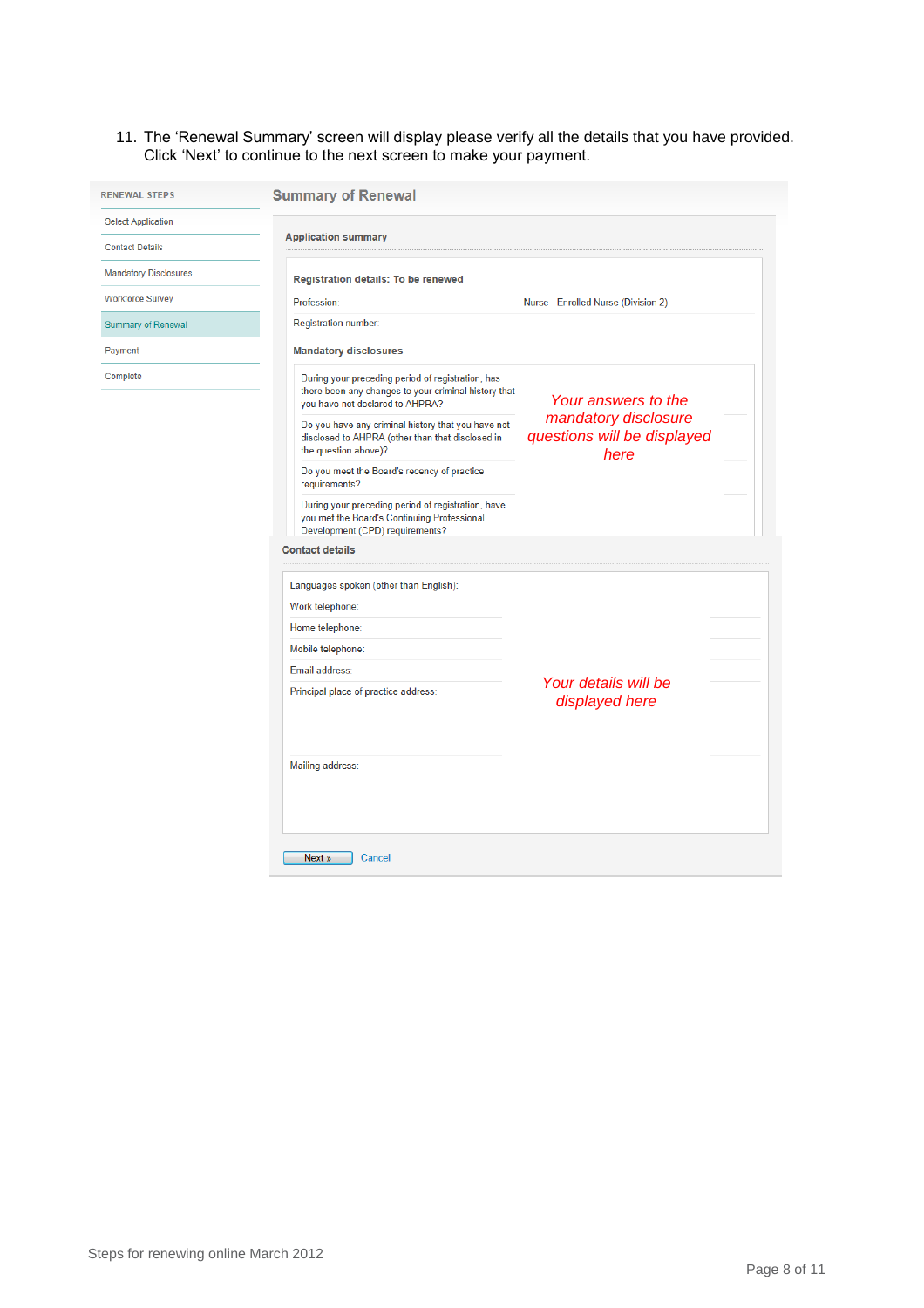12. The 'Payment Options' screen will display. Choose a payment method and click 'Next'.

| <b>RENEWAL STEPS</b>                                                                                                                             | <b>Renew Registration: Payment Options</b>                                                                                                                                                                                                                                                                                                                                                 |
|--------------------------------------------------------------------------------------------------------------------------------------------------|--------------------------------------------------------------------------------------------------------------------------------------------------------------------------------------------------------------------------------------------------------------------------------------------------------------------------------------------------------------------------------------------|
| <b>Select Registration</b><br><b>Update Contact Details</b><br><b>Mandatory Disclosures</b><br><b>Workforce Survey</b><br><b>Renewal Summary</b> | Please select a payment option below. Please note that your registration will not be renewed until payment has been<br>received.<br>Note that the fee has been calculated to align with the new renewal cycles.<br>All payments are processed via a secure payment gateway. AHPRA will not store your payment details.<br>Fields that must be completed are marked with a red asterisk (*) |
| <b>Payment Options</b><br><b>Renewal Complete</b>                                                                                                | <b>Payment Amount</b><br><b>Renewal of Registration</b><br>Fee Type:<br>Renewal Fee:<br><b>Select Payment Method</b><br>Payment Method:*<br>Credit Card or Debit Card<br><b>OBPAY</b>                                                                                                                                                                                                      |
|                                                                                                                                                  | Next<br>Cancel                                                                                                                                                                                                                                                                                                                                                                             |

## **Credit/Debit Card Payment Method**

If you had chosen to pay by credit card or debit card, please complete your card details and click 'Next'.

| your payment details. All form fields are mandatory.                                 | Credit and debit card payments are processed via a secure payment gateway. AHPRA will not store<br><b>MasterCard</b> | <b>VISA</b> |
|--------------------------------------------------------------------------------------|----------------------------------------------------------------------------------------------------------------------|-------------|
| <b>Payment details</b>                                                               |                                                                                                                      |             |
| Fee type<br>Payment amount                                                           | Renewal of registration (late payment fee applies)                                                                   |             |
| <b>Credit or debit card details</b>                                                  |                                                                                                                      |             |
| Card holder name:                                                                    |                                                                                                                      |             |
| Credit card number:                                                                  |                                                                                                                      |             |
| Expiry date (mm/yyyy):<br>01<br>2012<br>$\blacktriangledown$<br>$\blacktriangledown$ |                                                                                                                      |             |
| Card verification (CVN):                                                             |                                                                                                                      |             |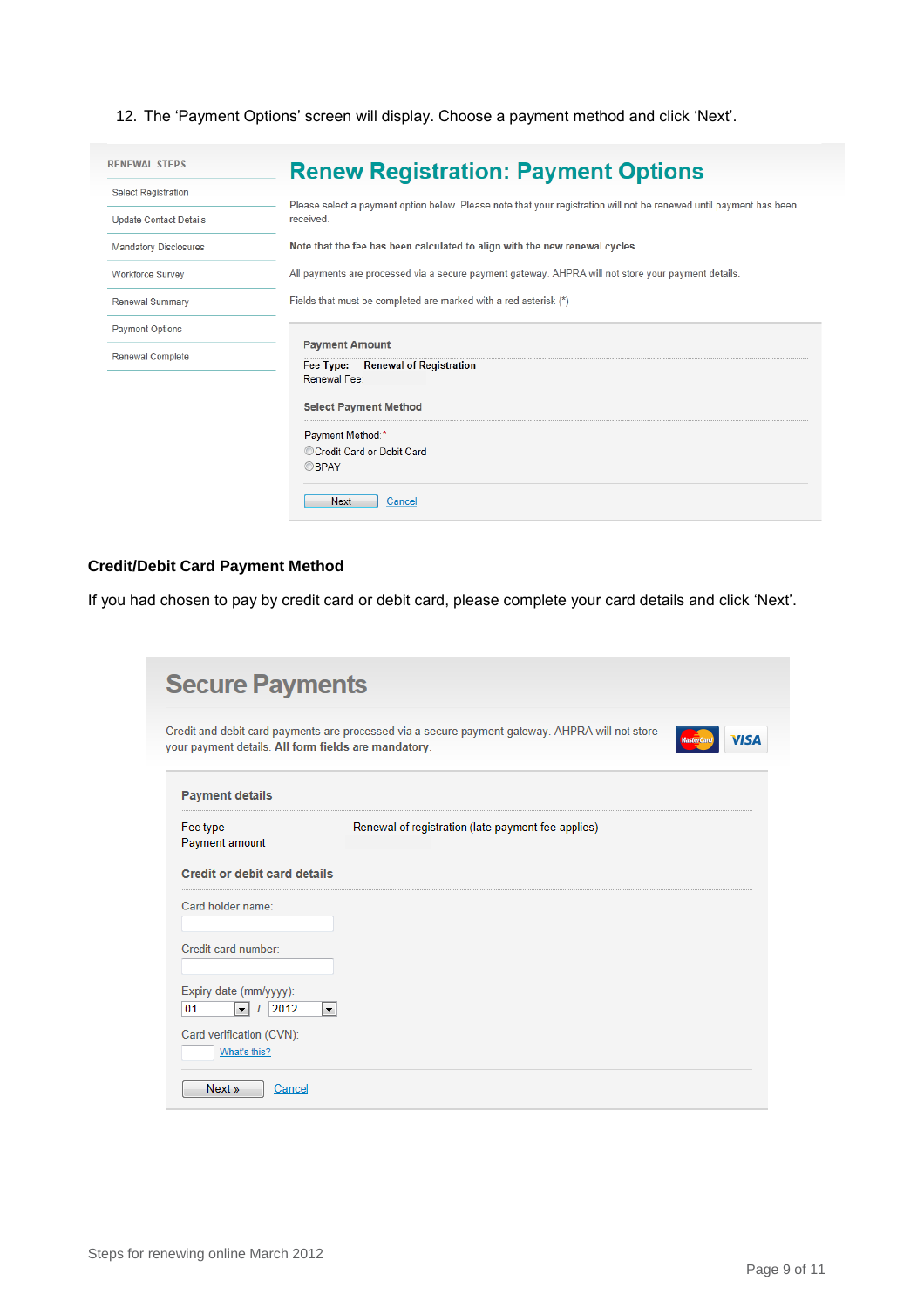## **BPay Payment Method**

If you had chosen to pay by 'BPAY', take note of the BPAY details – Biller Code and Reference number. Then click 'Next'.

# **Renew Registration: Payment Options**

Please select a payment option below. Please note that your registration will not be renewed until payment has been received.

Note that the fee has been calculated to align with the new renewal cycles.

All payments are processed via a secure payment gateway. AHPRA will not store your payment details.

Fields that must be completed are marked with a red asterisk (\*)

| <b>Select Payment Method</b><br>Payment Method:*<br>Credit Card or Debit Card                                                                                             |  |
|---------------------------------------------------------------------------------------------------------------------------------------------------------------------------|--|
|                                                                                                                                                                           |  |
| <b>OBPAY</b>                                                                                                                                                              |  |
| <b>BPAY Details</b>                                                                                                                                                       |  |
| Please pay the registration renewal fee by BPAY using the following Biller Code and Reference Number. Your<br>registration will not be renewed until payment is received. |  |
| <b>Biller Code:</b><br>Ref:                                                                                                                                               |  |
|                                                                                                                                                                           |  |
| Telephone & Internet Banking - BPAY®<br>Contact your bank or financial institution to make this<br>payment from your cheque, savings, debit, credit card or               |  |